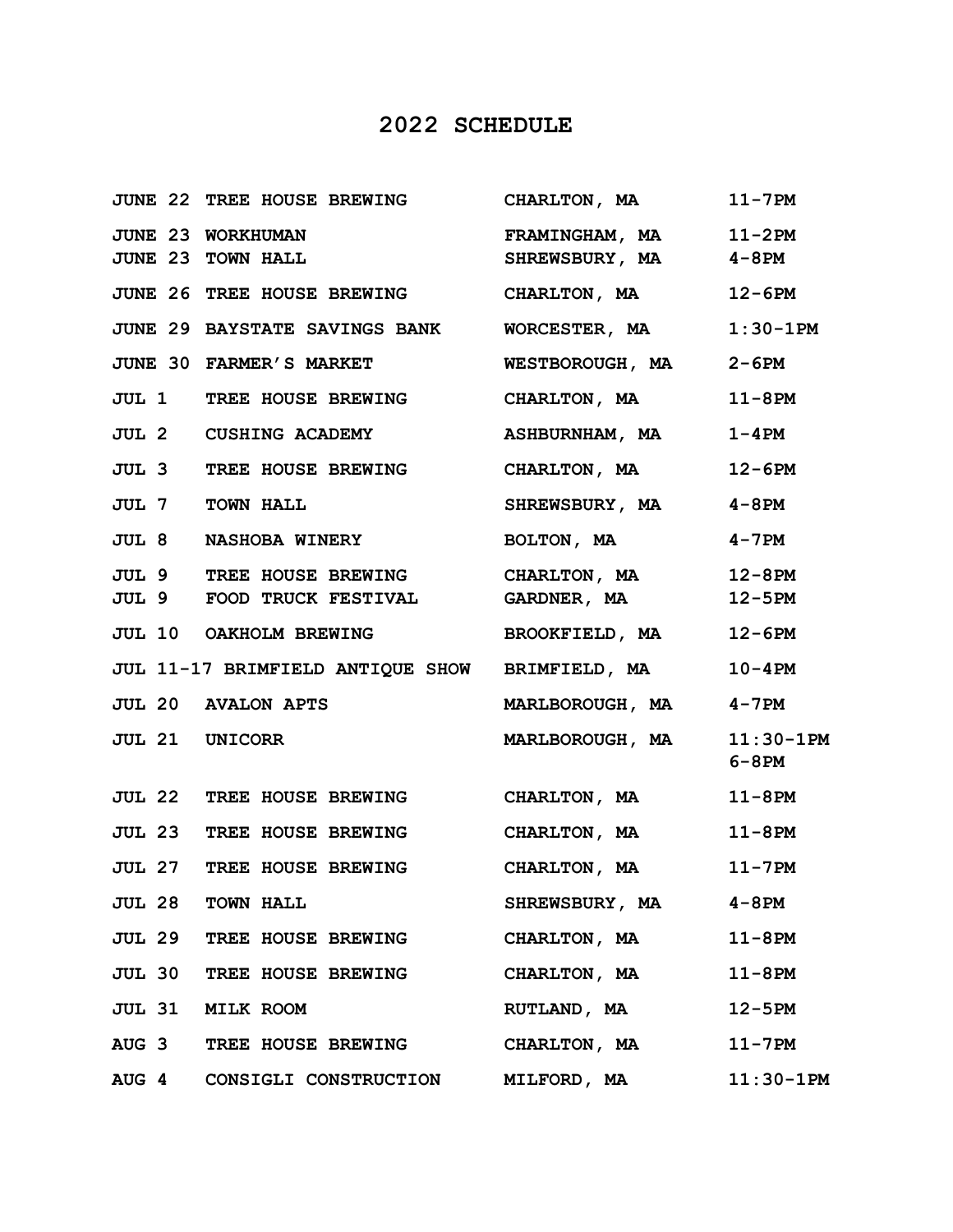| AUG 5         | FOOD TRUCK FESTIVAL                                        | SHREWSBURY, MA                             | 4-9PM                       |
|---------------|------------------------------------------------------------|--------------------------------------------|-----------------------------|
|               | AUG 6 TREE HOUSE BREWING CHARLTON, MA                      |                                            | $12 - 8$ PM                 |
|               | AUG 7 TREE HOUSE BREWING CHARLTON, MA                      |                                            | $12-6PM$                    |
|               | AUG 10 TREE HOUSE BREWING CHARLTON, MA                     |                                            | $11 - 7$ PM                 |
|               | AUG 11 FARMER'S MARKET                                     | WESTBOROUGH, MA                            | 2-6PM                       |
|               | AUG 12 CONSIGLI CONSTRUCTION<br>AUG 12 HARPOON BEER GARDEN | MILFORD, MA<br>WORCESTER, MA               | $11:30 - 1PM$<br>$4 - 9$ PM |
|               | AUG 13 MILK ROOM<br>AUG 13 LIBRARY BLOCK PARTY             | RUTLAND, MA<br>WORCESTER, MA               | $12 - 8$ PM<br>$11-3PM$     |
|               | AUG 17 TREE HOUSE BREWING CHARLTON, MA                     |                                            | $11 - 7$ PM                 |
|               | AUG 18 FARMER'S MARKET                                     | WESTBOROUGH, MA                            | 2-6PM                       |
|               | AUG 19 TREE HOUSE BREWING                                  | CHARLTON, MA                               | $11-8$ PM                   |
|               | AUG 20 TREE HOUSE BREWING<br><b>AUG 20 PRIVATE EVENT</b>   | CHARLTON, MA<br>CHICOPEE, MA               | $11 - 7$ PM<br>$8-10$ PM    |
|               | AUG 25 TOWN HALL                                           | SHREWSBURY, MA                             | 4-8PM                       |
|               | AUG 26 TREE HOUSE BREWING                                  | CHARLTON, MA                               | $11-8$ PM                   |
|               | AUG 27 BLOCK PARTY/FIREWORKS                               | <b>TYNGSBOROUGH, MA</b>                    | 11AM                        |
|               | SEP 1 FARMER' MARKET                                       | WESTBOROUGH, MA                            | $2-6PM$                     |
|               | SEP 2 VANDERVALK WINERY                                    | MENDON, MA                                 | $5-9PM$                     |
|               | SEP 4 TREE HOUSE BREWING                                   | CHARLTON, MA                               | $12-6PM$                    |
|               | SEP 5-11 BRIMFIELD ANTIQUE SHOW BRIMFIELD, MA 10-4PM       |                                            |                             |
|               | SEP 9 TREE HOUSE BREWING                                   | CHARLTON, MA                               | $11-8$ PM                   |
|               | SEP 10 POLAR PARK FESTIVAL                                 | WORCESTER, MA                              | $5-9PM$                     |
| SEP 15        | <b>TOWN HALL</b>                                           | SHREWSBURY, MA                             | $4-8$ PM                    |
| SEP 17        | <b>TREE HOUSE BREWING</b>                                  | CHARLTON, MA                               | $11-8PM$                    |
|               | SEP 18 FOOD TRUCK FESTIVAL                                 | MARLBOROUGH, MA                            | 12-5PM                      |
| SEP 18        | StART on the Street                                        | WORCESTER, MA                              | $11-6$ PM                   |
| <b>SEP 22</b> | <b>TOWN HALL</b>                                           | SHREWSBURY, MA                             | 4-8PM                       |
|               | SEP 24 PROFOUND MARKET<br>SEP 24 FOOD TRUCK FESTIVAL       | LANCASTER, MA 8:30-5PM<br><b>SALEM, MA</b> | $11-6$ PM                   |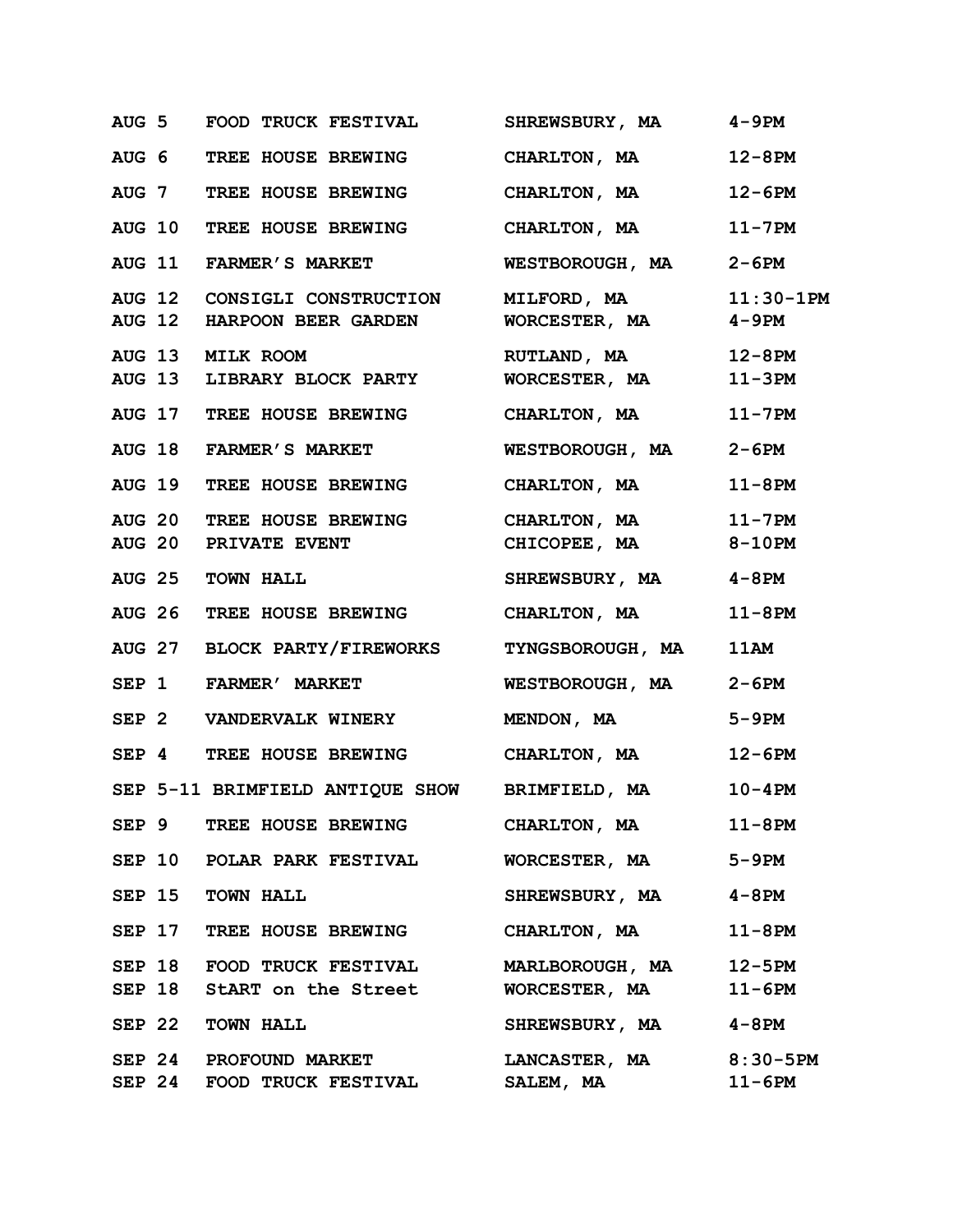|  | SEP 25 PROFOUND MARKET                             | <b>LANCASTER, MA</b>   | $10 - 4$ PM |
|--|----------------------------------------------------|------------------------|-------------|
|  | SEP 25 FOOD TRUCK FESTIVAL                         | <b>SALEM, MA</b>       | 11-6PM      |
|  | SEP 28 TREE HOUSE BREWING                          | <b>CHARLTON, MA</b>    | $11-8$ PM   |
|  | SEP 29 TOWN HALL                                   | <b>SHREWSBURY, MA</b>  | 4-8PM       |
|  | SEP 30 TREE HOUSE BREWING                          | CHARLTON, MA           | $11-8$ PM   |
|  | OCT 1 TREE HOUSE BREWING                           | CHARLTON, MA           | $11-8$ PM   |
|  | OCT 2 TREE HOUSE BREWING                           | CHARLTON, MA           | 12-6PM      |
|  | OCT 6 FARMER'S MARKET                              | <b>WESTBOROUGH, MA</b> | 2-6PM       |
|  | OCT 8 PRIVATE EVENT                                | UXBRIDGE, MA           | $10-12AM$   |
|  | OCT 9 TREE HOUSE BREWING                           | CHARLTON, MA           | 12-7PM      |
|  | OCT 13 TOWN HALL                                   | <b>SHREWSBURY, MA</b>  | 4-7PM       |
|  | OCT 14 TREE HOUSE BREWING                          | <b>CHARLTON, MA</b>    | $11-8PM$    |
|  | OCT 15 FOOD TRUCK FESTIVAL                         | NEWPORT, RI            | $12 - 5PM$  |
|  | OCT 22 CRANBERRY FEST<br><b>@VANDERVALK WINERY</b> | MENDON, MA             | $12 - 4$ PM |
|  | OCT 27 TOWN HALL                                   | SHREWSBURY, MA 4-7PM   |             |
|  |                                                    | CHARLTON, MA           | $11-8$ PM   |
|  | OCT 28 TREE HOUSE BREWING                          |                        |             |
|  | OCT 30 TREE HOUSE BREWING                          | CHARLTON, MA           | 12-6PM      |
|  | NOV 3 TREE HOUSE BREWING                           | CHARLTON, MA           | 11-7PM      |
|  | NOV 4 TREE HOUSE BREWING                           | CHARLTON, MA           | 11-7PM      |
|  | NOV 5 TREE HOUSE BREWING                           | CHARLTON, MA           | $11-8$ PM   |
|  | NOV 6 TREE HOUSE BREWING                           | CHARLTON, MA           | 12-6PM      |
|  | NOV 13 TREE HOUSE BREWING                          | CHARLTON, MA           | 12-6PM      |
|  | NOV 17 TREE HOUSE BREWING                          | CHARLTON, MA           | $11 - 7$ PM |
|  | NOV 19 TREE HOUSE BREWING                          | CHARLTON, MA           | $11-8$ PM   |
|  | NOV 22 TREE HOUSE BREWING                          | CHARLTON, MA           | $11 - 7$ PM |
|  | NOV 23 TREE HOUSE BREWING                          | CHARLTON, MA           | $11-8$ PM   |
|  | NOV 27 TREE HOUSE BREWING CHARLTON, MA             |                        | 12-6PM      |